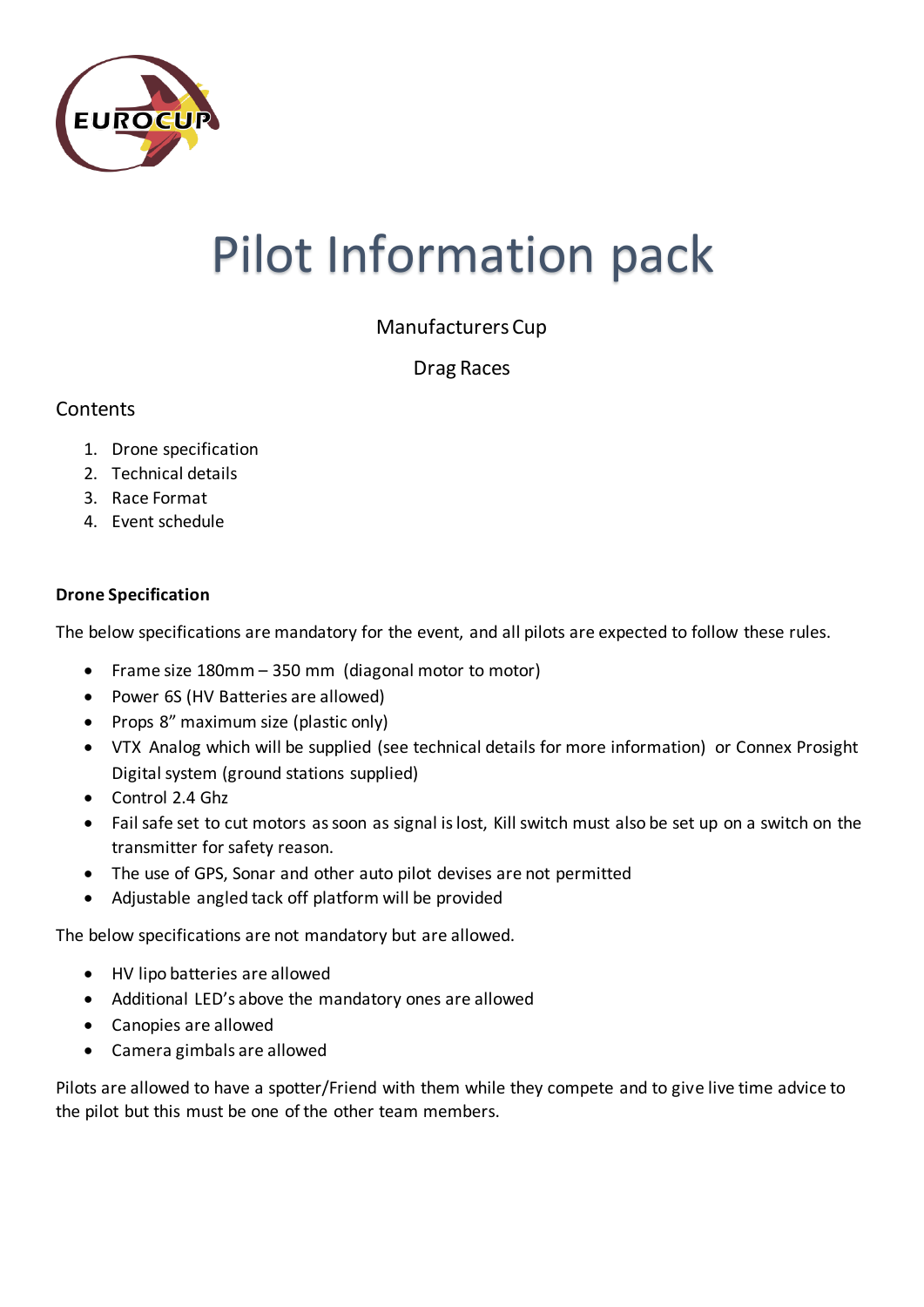

Due to the scale of the event which will have 3 simultaneous flight lines running at the same time, it is necessary to minimise the possibility of video issues. This is particularly important for the individual races as 8 pilots will compete in each heat. Therefore, identical VTX need to be installed on each drone to ensure consistency and the best chance of an event free from video issues.

The system chosen for the Euro Cup finals is the ImmersionRC Tramp HV system in conjunction with their new wand technology. The Tramp HV VTX system has been used at several Euro qualifier events and has proven to be of high quality and reliable.

The addition of the Wand means that in "Pit Mode" pilots can safely power up in the pit area without adversely affecting the racing. This means that for the first time at an event we will have a safe testing area, where pilots will be allowed to power up and hover test their drones at any time during the event. A receiver and screen will be provided which will allow pilots to test their video feed. This is a great advantage not only to the event but to you the pilots.

The technical manual for the Tramp HV system is available on the Euro Cup site www.ersa-cup.com

## **Race Format**

Below are the basic details of the race format for the Euro Cup finals. (Drag Racing)

- Teams will race in heats of 2 teams per heat
- $\bullet$  each heat is an all-out race along a  $\frac{1}{4}$  mile straight track
- points will be awarded for completing the race and additional points for a win
- Qualifying rounds will determine which teams go through to the knockout stages
- The top 4 teams go through to the semi Final
- Team kit, flags and promotional banners are allowed in the drag race area (Be loud and proud)
- Separate prize for the fastest Drone of the competition
- Semi final and final will be held on Sunday afternoon 9<sup>th</sup> October

Due to Pilots being involved in numerous other events, the drag race schedule will be fluid throughout the 4 day event. Plenty of notice will be given to teams to prepare for races as well as practise runs.